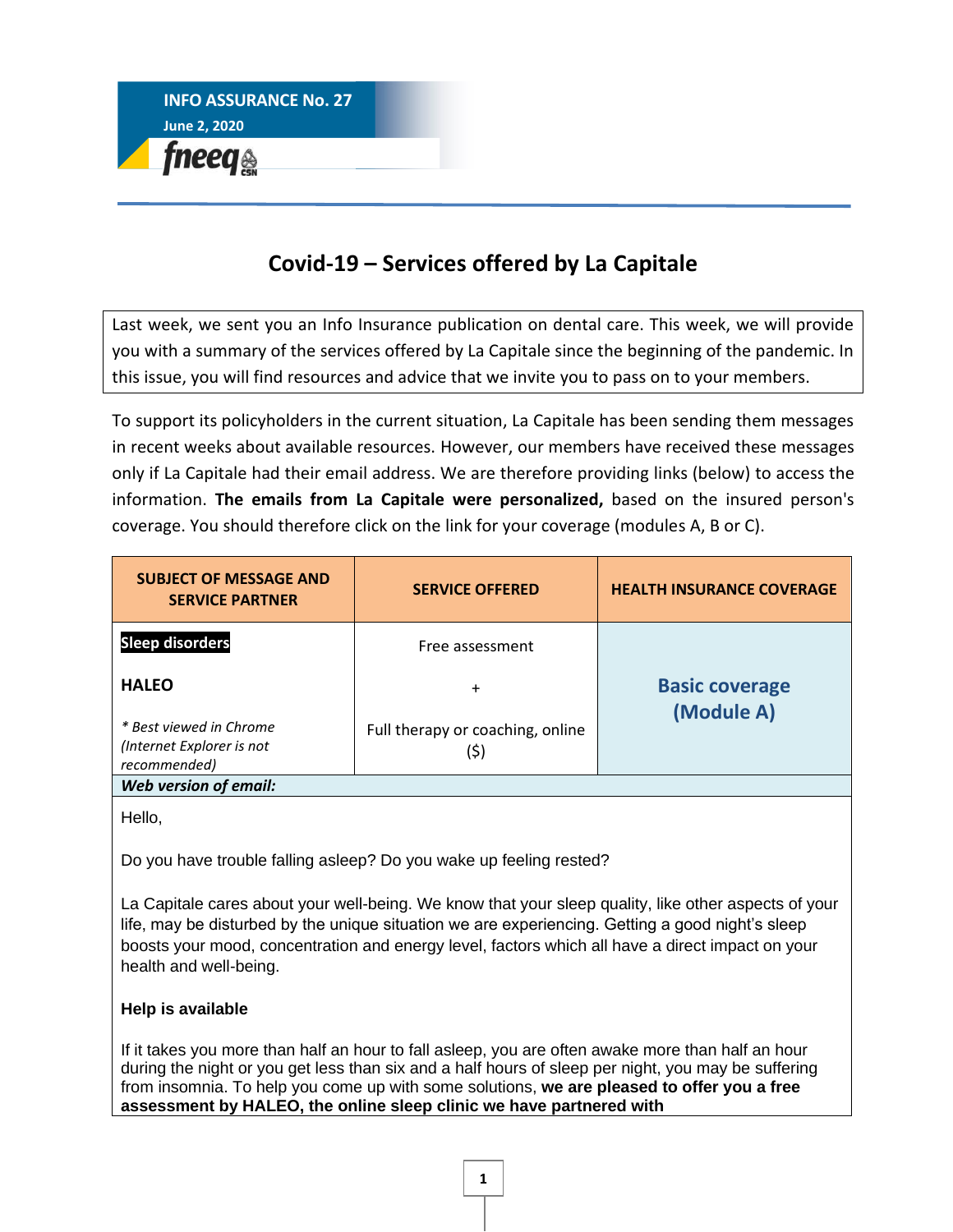



| <b>SUBJECT OF MESSAGE AND</b><br><b>SERVICE PARTNER</b>                                                                                                                                                                                         | <b>SERVICE OFFERED</b>                                                     | <b>HEALTH INSURANCE COVERAGE</b> |
|-------------------------------------------------------------------------------------------------------------------------------------------------------------------------------------------------------------------------------------------------|----------------------------------------------------------------------------|----------------------------------|
| <b>HALEO</b> Clinique                                                                                                                                                                                                                           |                                                                            |                                  |
| If your test results show that you have a sleep disorder, you may be a candidate for the therapy<br>offered by the HALEO clinic. Fees apply for the therapy provided, which is not covered under<br>your group insurance plan with La Capitale. |                                                                            |                                  |
|                                                                                                                                                                                                                                                 | There are two available options if you would like to receive this support: |                                  |
| Sleep coaching program (by chat)                                                                                                                                                                                                                | Therapy to treat chronic insomnia (by videoconference)                     |                                  |
| Link to HALEO Clinic test:                                                                                                                                                                                                                      |                                                                            |                                  |
| https://evaluation.haleoclinic.com/screener/sign-up/lacapitale/sp/en-ca                                                                                                                                                                         |                                                                            |                                  |
| *You may have trouble connecting if you use Internet Explorer.                                                                                                                                                                                  |                                                                            |                                  |
| 80% of clients who complete HALEO's therapy for insomnia experience clinically<br>significant improvement in their sleep.                                                                                                                       |                                                                            |                                  |
|                                                                                                                                                                                                                                                 |                                                                            |                                  |
| Want more information about sleep?                                                                                                                                                                                                              |                                                                            |                                  |
| Visit the Canadian public health campaign on sleep Sleep on it.                                                                                                                                                                                 |                                                                            |                                  |
| If you think the sleep assessment or support offered by HALEO might be of benefit to some of your<br>close relatives, feel free to share this information with them.                                                                            |                                                                            |                                  |
| Let's take care of our health, for everyone's benefit!                                                                                                                                                                                          |                                                                            |                                  |
|                                                                                                                                                                                                                                                 |                                                                            |                                  |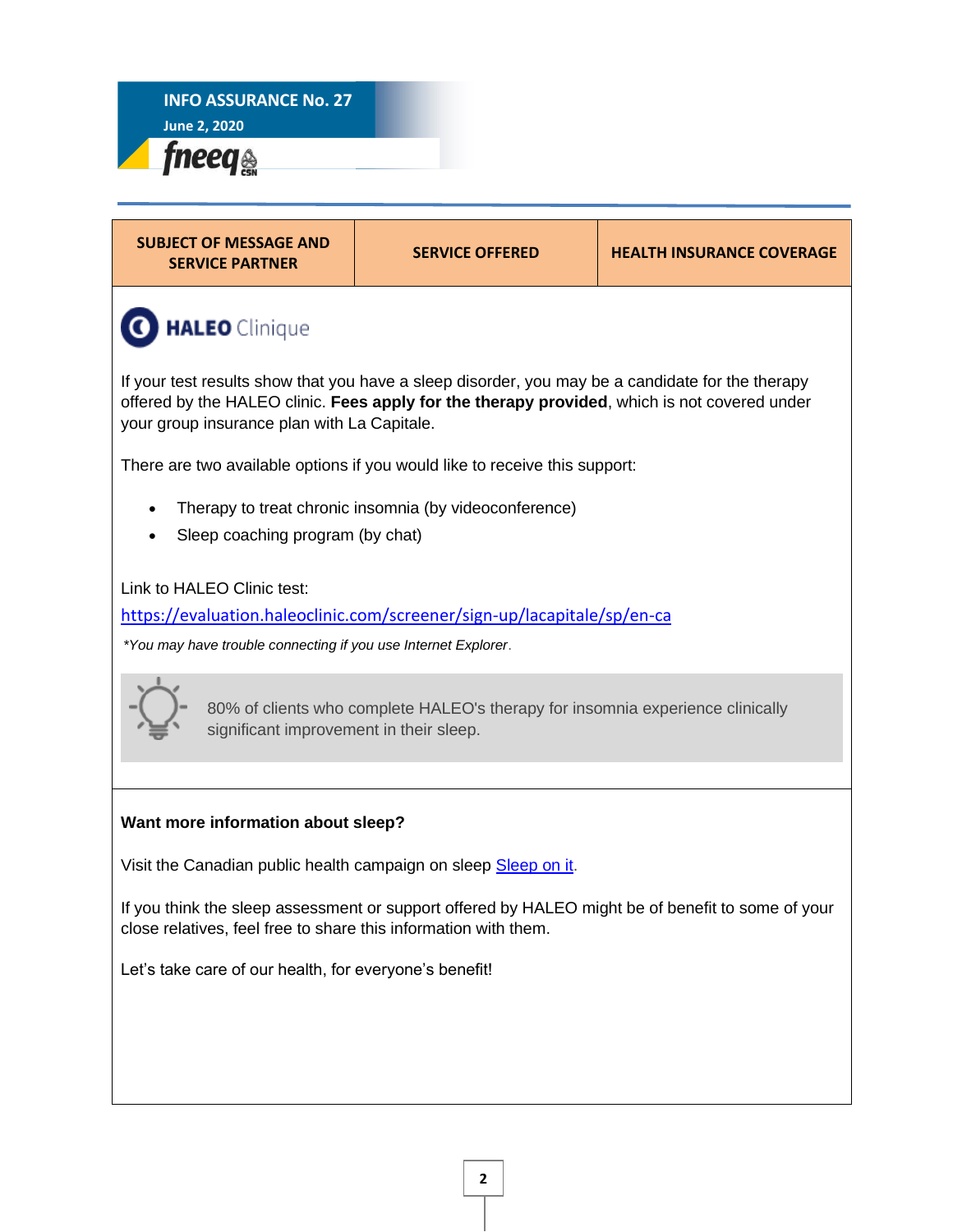

| <b>SUBJECT OF MESSAGE AND</b><br><b>SERVICE PARTNER</b>              | <b>SERVICE OFFERED</b>                   | <b>HEALTH INSURANCE COVERAGE</b> |
|----------------------------------------------------------------------|------------------------------------------|----------------------------------|
| <b>Sleep disorders</b>                                               | Free assessment                          | <b>Regular or enhanced</b>       |
| <b>HALEO</b>                                                         | $\ddot{}$                                | coverage                         |
| * Best viewed in Chrome<br>(Internet Explorer is not<br>recommended) | Full therapy or coaching, online<br>(\$) | (Modules B and C)                |
| Web version of email:                                                |                                          |                                  |

Hello,

Do you have trouble falling asleep? Do you wake up feeling rested?

La Capitale cares about your well-being. We know that your sleep quality, like other aspects of your life, may be disturbed by the unique situation we are experiencing. Getting a good night's sleep boosts your mood, concentration and energy level, factors which all have a direct impact on your health and well-being.

#### **Help is available**

If it takes you more than half an hour to fall asleep, you are often awake more than half an hour during the night or you get less than six and a half hours of sleep per night, you may be suffering from insomnia. To help you come up with some solutions, **we are pleased to offer you a free assessment by HALEO, the online sleep clinic we have partnered with**.

# C HALEO Clinique

If your test results show that you have a sleep disorder, you may be a candidate for the therapy offered by the HALEO clinic. There are two available options:

- Therapy to treat chronic insomnia (by videoconference)
- Sleep coaching program (by chat)

**Fees apply for the therapy provided.** However, since you benefit from a group insurance plan that covers treatment provided by a psychologist or a psychotherapist, these fees are eligible for a reimbursement, based on the maximum amounts provided for in your contract.

Link to HALEO Clinic test: <https://evaluation.haleoclinic.com/screener/sign-up/lacapitale/pep/en-ca> *\*You may have trouble connecting if you use Internet Explorer*.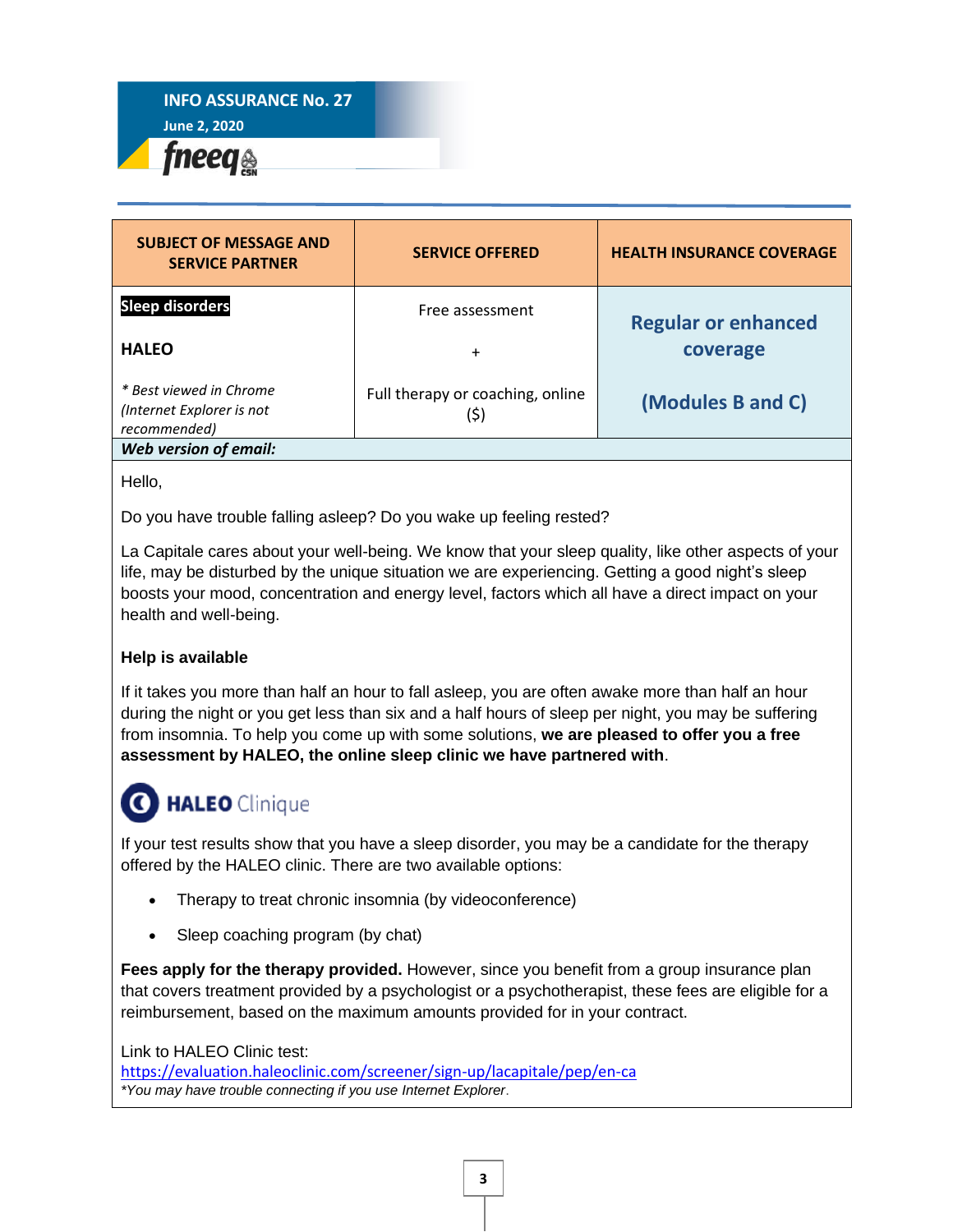**June 2, 2020** fneeq<sub>®</sub>



day, you may need the help of a professional to curb your anxiety levels.

To help you cope with your concerns, La Capitale wishes to share with you two solutions offered by our partner, Beacon.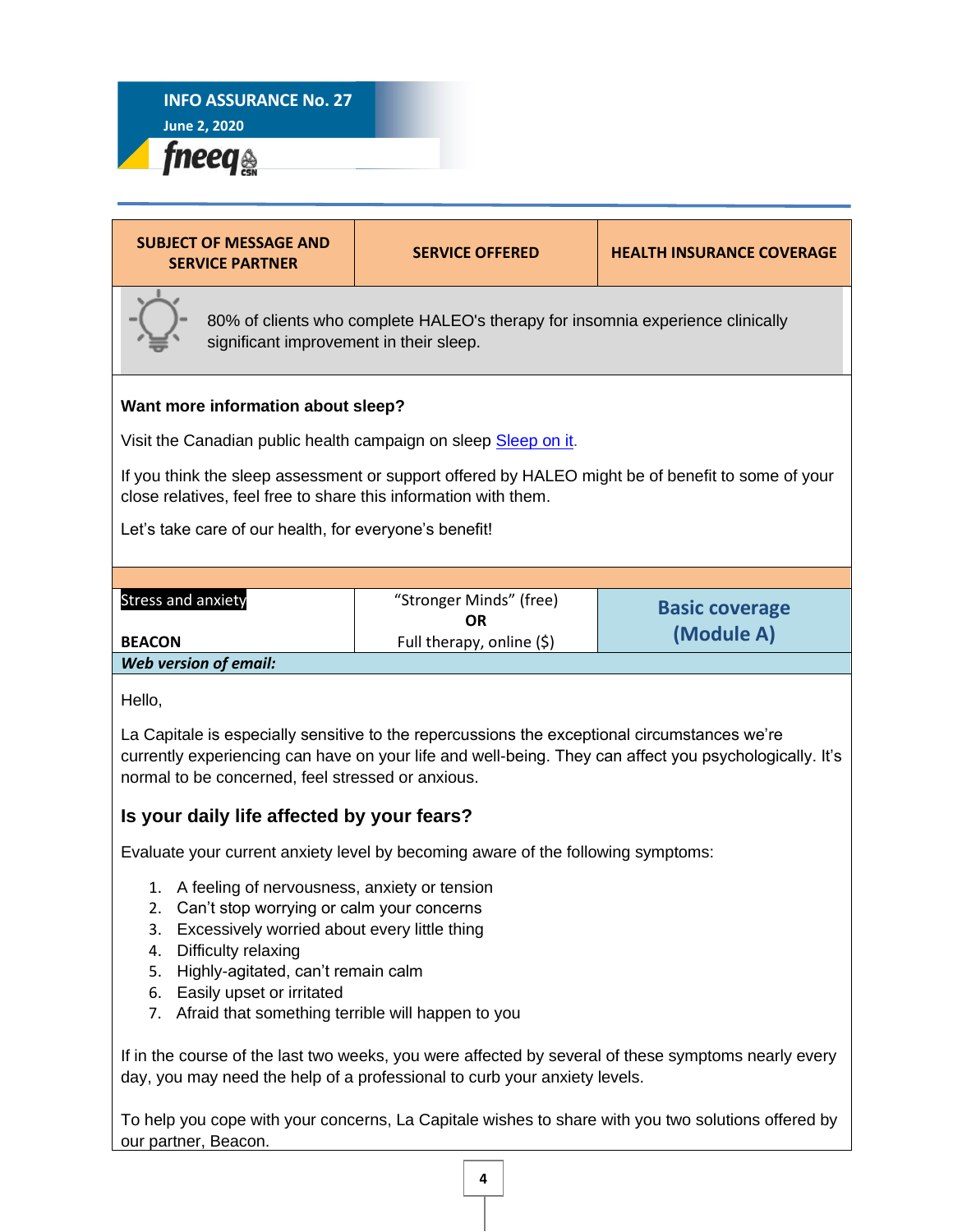| <b>SUBJECT OF MESSAGE AND</b><br><b>SERVICE PARTNER</b>                                                                                                                                                                                                                                                | <b>SERVICE OFFERED</b>                                                                              | <b>HEALTH INSURANCE COVERAGE</b> |
|--------------------------------------------------------------------------------------------------------------------------------------------------------------------------------------------------------------------------------------------------------------------------------------------------------|-----------------------------------------------------------------------------------------------------|----------------------------------|
| The Stronger minds program                                                                                                                                                                                                                                                                             |                                                                                                     |                                  |
| This free online program can help you protect your emotional health and find your resilience during<br>this crisis. You will have access to videos and articles posted by experts.                                                                                                                     |                                                                                                     |                                  |
| Topics include difficulties related to social isolation, supporting family members in need, concerns<br>related to financial insecurity and much more.                                                                                                                                                 |                                                                                                     |                                  |
| Go to the platform                                                                                                                                                                                                                                                                                     |                                                                                                     |                                  |
| * You may have trouble connecting if you use Internet Explorer.                                                                                                                                                                                                                                        |                                                                                                     |                                  |
| If this program does not meet your needs, Beacon's online therapy program may prove to be the<br>answer. However, this program is not offered for free and the fee is not covered by La Capitale's<br>group insurance plan.                                                                            |                                                                                                     |                                  |
| Beacon's online therapy                                                                                                                                                                                                                                                                                |                                                                                                     |                                  |
| This personalized initiative offers online psychological support provided by a licensed professional.<br>Its goal is to help you better manage your thoughts and feelings. It's suitable for people<br>experiencing problems related to psychological health such as depression, anxiety and insomnia. |                                                                                                     |                                  |
| and ensure that it's right for you.                                                                                                                                                                                                                                                                    | Before you start the therapy, an evaluation will allow the therapist to adapt the treatment process |                                  |

For more information, visit **Beacon**.

If you think a loved one could benefit from this support, don't hesitate to notify them of this online solution.

Let's take care of our health, for everyone's benefit!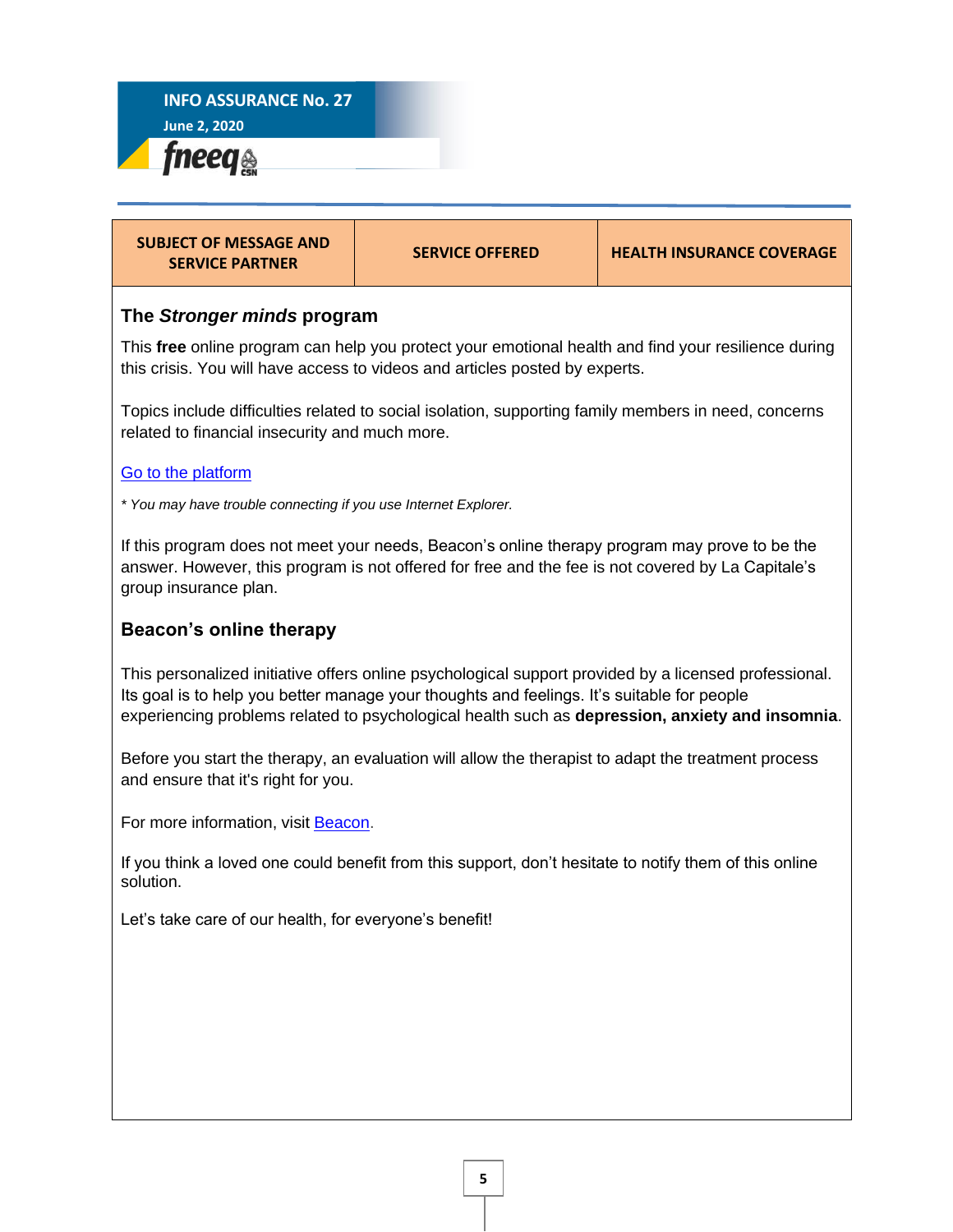

| <b>SUBJECT OF MESSAGE AND</b><br><b>SERVICE PARTNER</b> | <b>SERVICE OFFERED</b>        | <b>HEALTH INSURANCE COVERAGE</b>       |
|---------------------------------------------------------|-------------------------------|----------------------------------------|
| <b>Stress and anxiety</b>                               | "Stronger Minds" (free)<br>OR | <b>Regular or enhanced</b><br>coverage |
| <b>BEACON</b>                                           | Full therapy, online (\$)     | (Modules B and C)                      |
| Web version of email:                                   |                               |                                        |

## Hello,

La Capitale is especially sensitive to the repercussions the exceptional circumstances we're currently experiencing can have on your life and well-being. They can affect you psychologically. It's normal to be concerned, feel stressed or anxious.

## **Is your daily life affected by your fears?**

Evaluate your current anxiety level by becoming aware of the following symptoms:

- 1. A feeling of nervousness, anxiety or tension
- 2. Can't stop worrying or calm your concerns
- 3. Excessively worried about every little thing
- 4. Difficulty relaxing
- 5. Highly-agitated, can't remain calm
- 6. Easily upset or irritated
- 7. Afraid that something terrible will happen to you

If in the course of the last two weeks, you were affected by several of these symptoms nearly every day, you may need the help of a professional to curb your anxiety levels.

To help you cope with your concerns, La Capitale wishes to share with you two solutions offered by our partner, Beacon.

## **The** *Stronger minds* **program**

This **free** online program can help you protect your emotional health and find your resilience during this crisis. You will have access to videos and articles posted by experts.

Topics include difficulties related to social isolation, supporting family members in need, concerns related to financial insecurity and much more.

#### [Go to the platform](https://www.mindbeacon.com/strongerminds)

*\* You may have trouble connecting if you use Internet Explorer.*